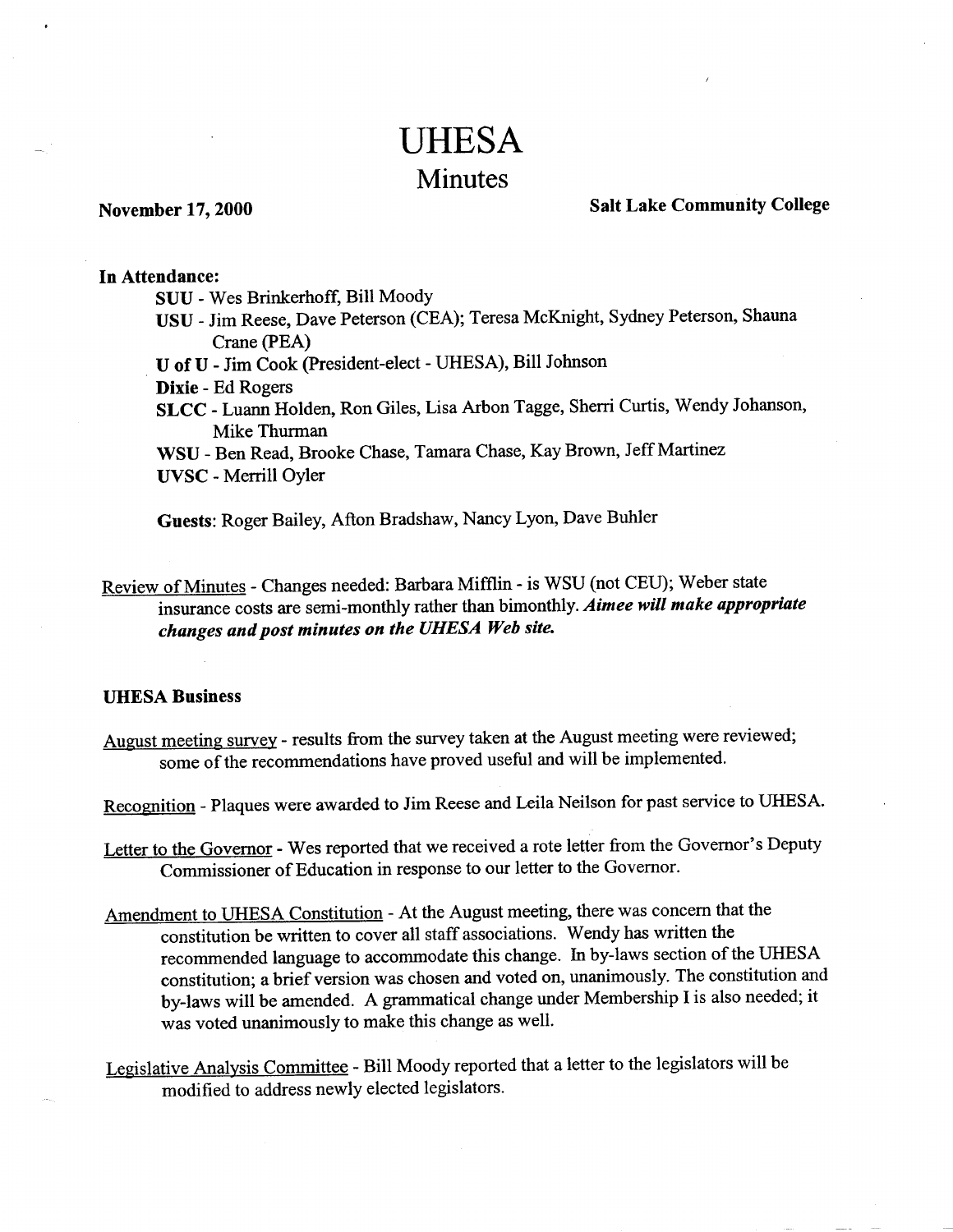#### **Institution Reports**

- **SLCC** -Reorganization: have a new president as of July; his philosophy is to decentralize. SLCC will be divided into four campuses, each with an administrator, functioning similarly to a provost People with terminal degrees were allowed to apply for the administrator/provost positions. Each on will be entirely in charge of their own campus. There will probably be job-alike councils across the campuses for coordination of efforts. The President's office will be off-campus and will be mainly in charge of development. The different campuses will be curriculum based. Staff are encouraged by the new President's leadership style. It is uncertain yet how this will affect membership with UHESA. This should be implemented in July.
	- Benefits: SLCC's holidays this year will be 12/24 1/4. A sick leave pool is being established; three days per employee per year can be donated to a pool - to be used by people with catastrophic illness needs. A person in the human resources department would determine who gets those days. People who are leaving are encouraged to donate their unused vacation days and up to ten percent of residue sick leave to the pool. There is no connection between donating to the pool and having access to it.
- USU has just appointed a new President Kermit Hall from North Carolina. A medical benefit task force has been established to address a medical benefits funding shortfall. The task force plans to use efforts of staff associations to educate employees of cost-saving efforts.

**Dixie** - nothing new to report

- WSU Are looking for unification regarding the proposal addressing benefits and salary.
- U of U Employee contributions have increased because of hit to the reserves. Losses were within a four month period. A task force will work to get the cost to employees contribution back to zero. A staff advisory council is focusing on an annual president's staff Award for Excellence. Currently, faculty has a similar award which includes a five thousand dollar increase to their salary base; staff get \$1,000 gift that does not affect base. They will work on an equity issue.
- SUU A catastrophic leave bank policy was discussed but they found out the president has a sick leave grant possibility of up to ninety days that would not need to be made up. This eliminates the need for the catastrophic leave bank. The president has never denied a request for this, but it doesn't preclude the possibility, so they're not sure whether or not to pursue the leave bank.
- **UVSC** are looking at clerical staff equity they currently have seven levels. They also hired a new human resources director. UVSC has formed a consortium to study benefits and it has been considered to combine efforts with SUU, Snow, Dixie and CEU. UVSC would address 40%, SUU 30%, smaller schools filling the remaining 30%. This is still under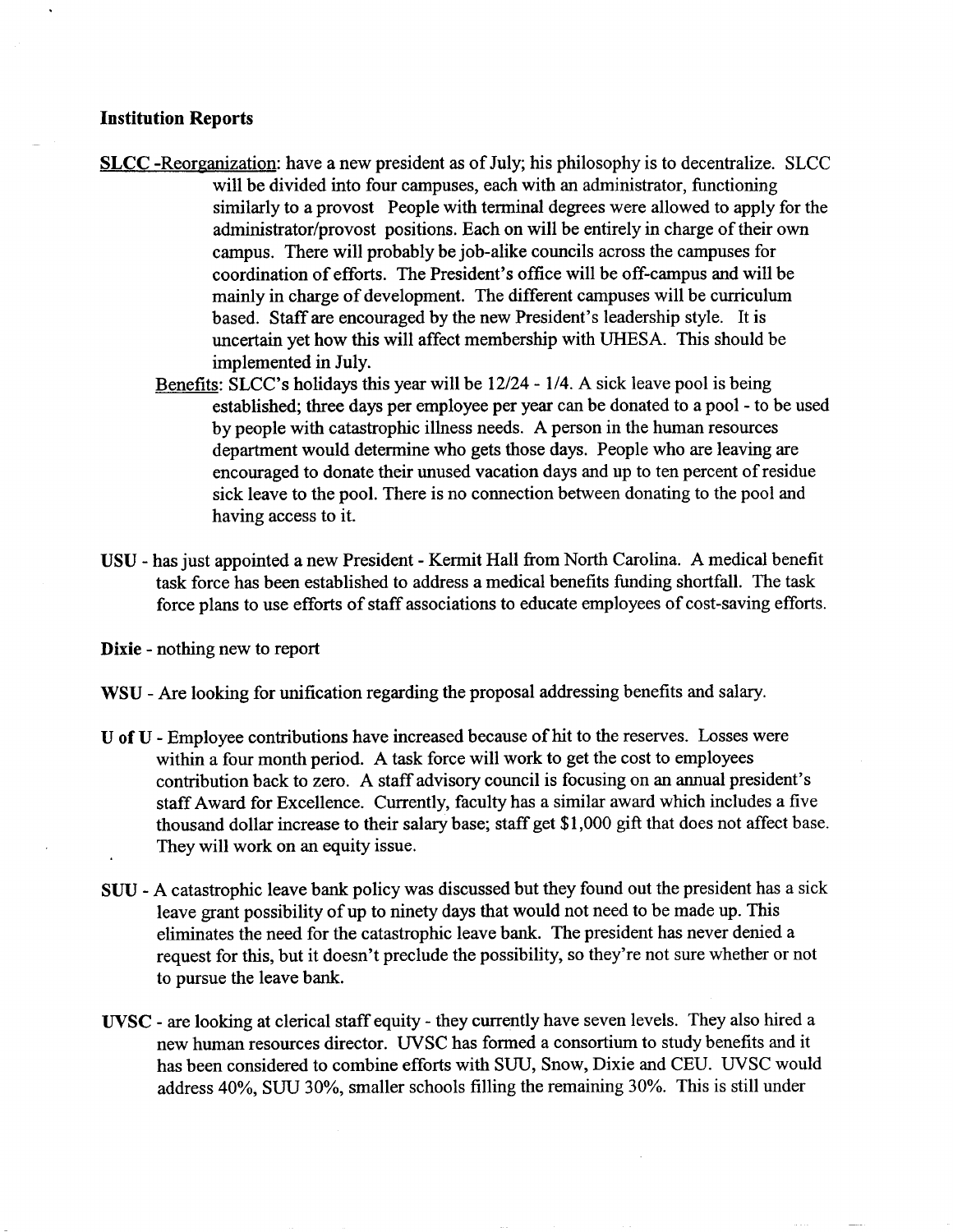#### discussion.

#### **Legislative Training**

#### Jim Cook - Building Legislative Relationships

When talking to your legislator:

- make it personal, let them know you are a constituent
- Numbers make a difference
- You need to be informed
- your school's needs maybe unique; every school treats legislative relationships differently.

Some areas may have only one or two legislators and 400 phone calls could be a nuisance and accomplish the opposite of what was desired.

- All Utah higher ed schools have some common needs.
- we (UHESA) are the higher education grass roots efforts for today.
- it is possible to access to the legislators by e-mail, as well as access information about specific legislation.

He recommended that we all look at your own Web site to make sure it reflects legislative issues and provides easy access to the information.

### Roger Bailey - political consultant - hired by U of U

Roger introduced himself. He works for a business based out of D.C., but has background in Utah, and was political director of republican party in mid-eighties.

Comments about the current state of national and state politics: we're not very good at voting. The majority is being run by a minority (people who vote).

Higher education problems

- the ivory tower (we're smarter than you), misunderstanding of power.
- we think we're a priority of 1000 bills in forty-five days we're not a priority
- inability to show relevance to the legislator or people of Utah.
- perception the legislators have of higher education

Utah is a state that is largely controlled by rural legislators - they have more unity than suburban legislators. This speaks to the perception problem as well - that faculty are overpaid and underworked, and are whiners. There is a need for a proactive approach rather than defensiveness.

University systems are usually inept at the political process, mainly because of its hands-off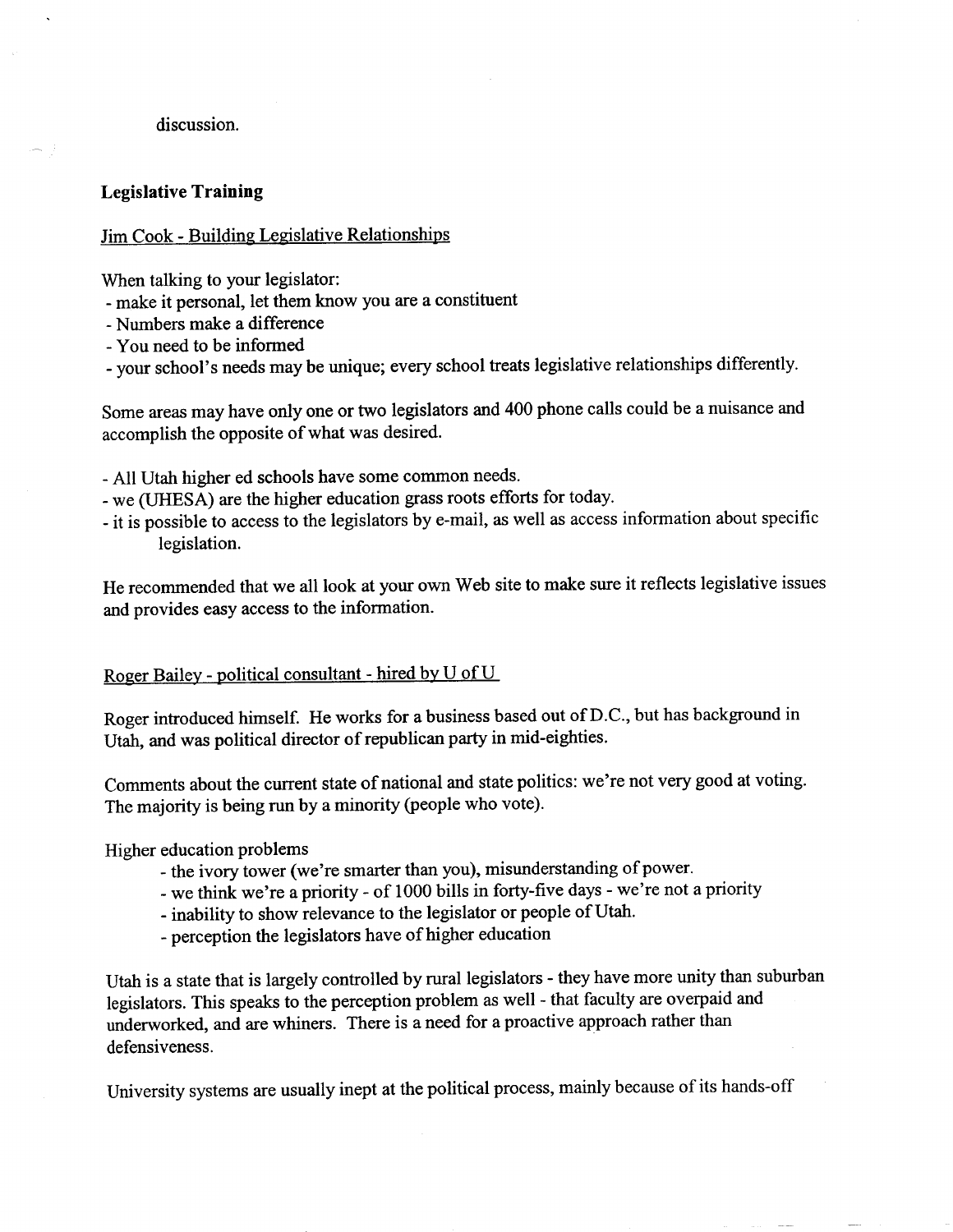approach. Roger feels staff associations can become significant players in the process. There is a need for reward and punish systems for legislator votes. The common issue for groups that are legislatively effective is the reward and punishment factor. Staff associations should be making efforts to have people become politically involved.

Term limits are coming to Utah - we need to be in the forefront of setting up people to run for those positions. It will probably kick in 2004 or 2006. Getting to people you know and are familiar with your concerns to run or run yourself is the most critical component in the process.

Legislators juggle the gain of supporting a group versus the risk. We need to make the risk worth the gain by providing some motivation to vote our way.

Roger cited a survey that was done in thirteen states in the West. The survey showed that the existing perception is that most critical portion of education is elementary schools. People feel their kids should go to college, but they're not sure why. This indicates an awareness need.

Immediate needs (with the goal ultimately being to become players in the political system - to pass bills you want, or to kill bills you don't want):

- 1. Better define yourself-what are we, why are we relevant? How do we make lives better? This is something administrators can do - establish why higher education is important.
- 2. Build relationships with administrators relationships tend to mean more than issues, and legislators vote this way. Don't start it January 5 when other lobbyists are doing it; it needs to be done year-round.
- 3. Build a political base get people elected that understand our position and feel higher education is critical.
- 4. Build a network base this goes back to relevance. 90% of advertisement is wasted. Neighbor networks are much more effective. People who have contact have credibility.
- 5. Focus on what is critical university has not been good at this previously have to focus on fewer, prioritized issues with a plan for the future.

Roger feels higher education is the sleeping giant in this state - he feels staff and alumni can wake it up.

He recommended two legislative tracks - in tandem. Also, institutions should work together - the stronger we are together, the more effective we'll be. Each institution brings unique strength to the pot.

Question: was involving the students in a rally at the legislature to address salary increases effective:

Answer: Engaging the legislators personally is critical; rallies have a good effect for engaging the group, but does not have much effect on the legislators. Rallies in a legislator's home district would be more effective, around people they know. Alumni and staff are the biggest asset to move things politically; the biggest weakness are faculty and students.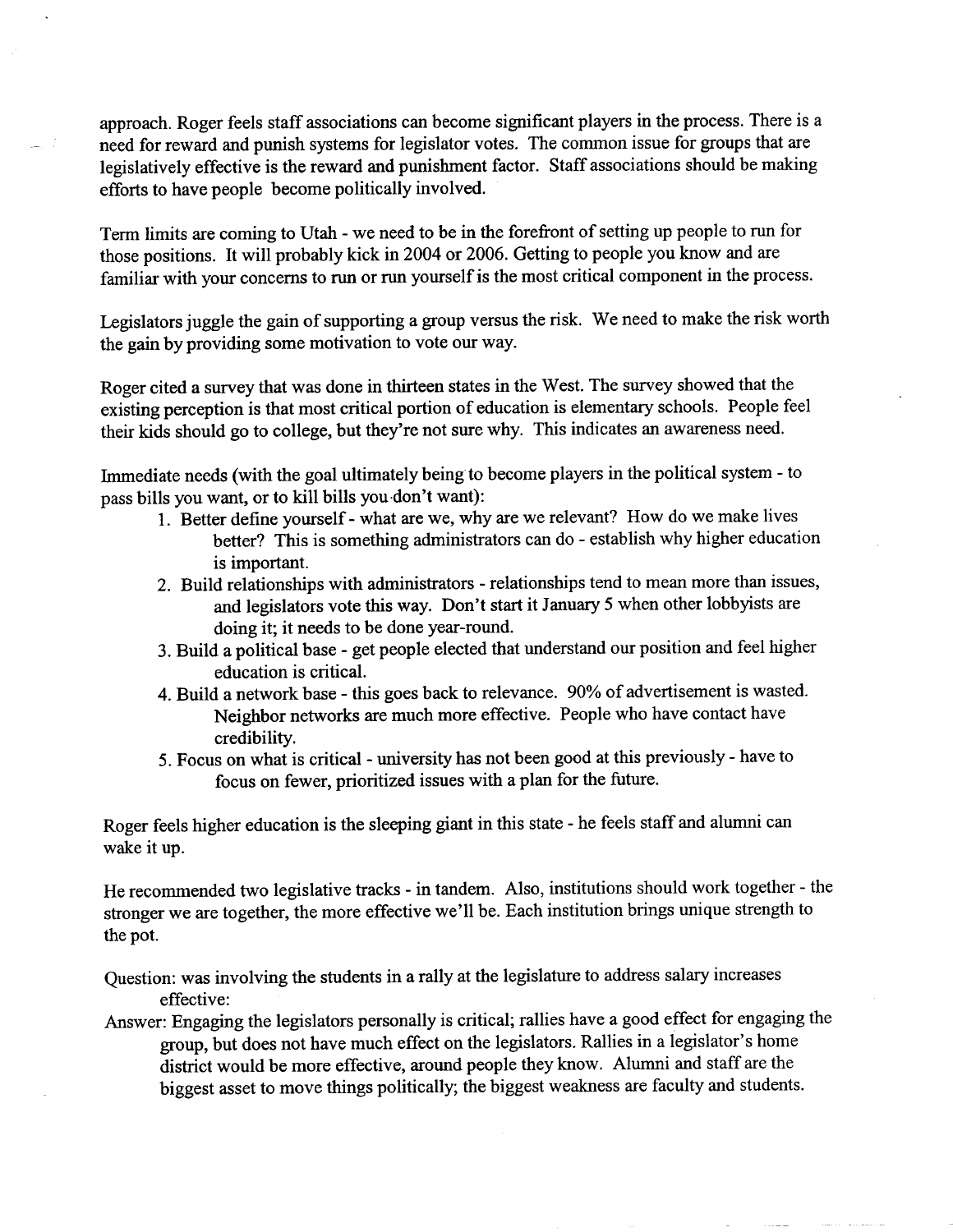Having the students' parents involved is more important.

Roger recommended some action steps:

\* See what UPEA is doing - their pact, interviewing legislators, etc. They have developed individual relationships and the association as a group has developed relationships as well.

\* Deal with republican side of the house where the decisions are made. Friends of education are generally on the democratic side of the house - this is not where the effort should be spent.

\* Recruit candidates.

\* Involve alumni; ask them to contact legislators. Give them information to contact legislators with; and work for accuracy.

Legislative training efforts

Legislative Training Tour Dates: Southern Utah Schools SUU, Dixie, Snow meeting at SUU December 4, 12-2 p.m.

Central Utah Schools - at U of U U of U, SLCC, UVSC, CEU December 6,12-2 p.m.

Northern Utah Schools - at USU Weber & USU December 8,1-3 p.m.

Having these sessions in December is critical - before everyone else participates during the legislative session.

It is important that people who attend these trainings see the legislative contact at each school. Introduce common issues across the schools, and provide training on how to contact and build relationships. Take the lead on contacting the appropriate legislator and have a Q&A session at the training. Get an association relationship started. It must be positive - and the Q&A session must be controlled.

Possibilities of video-taping the presentation was discussed. *Jim will check into this. Videotaping should not supercede the training we have scheduled.* We could also increase awareness of UHESA web site www.utah.edu/uhesa/rcard/main.html which gives legislative records. It could be a useful tool for the staff.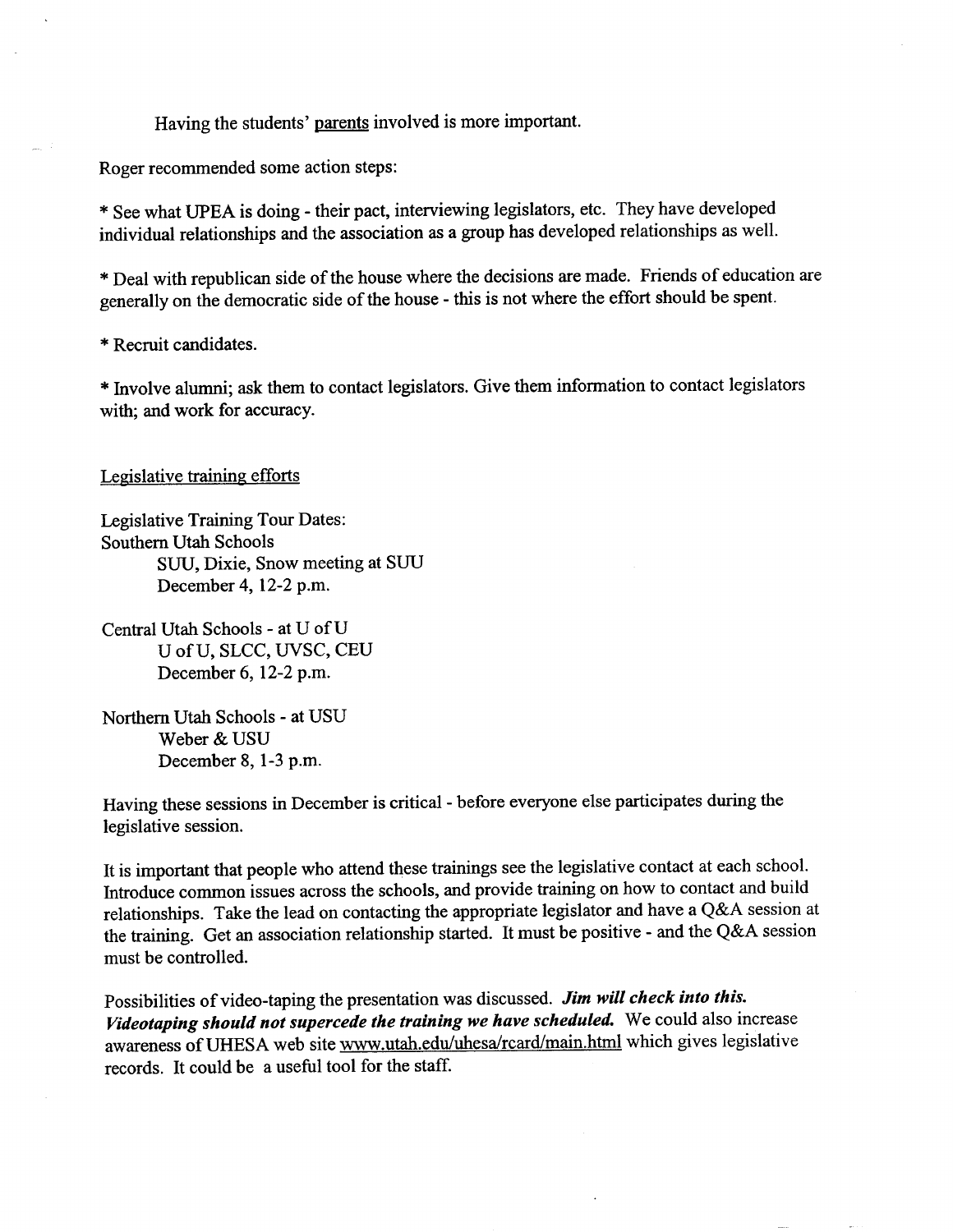#### Dave Buhler

Dave is a former legislator who has recently been hired by the Board of Regents as the lobbyist for higher education. He served 1995-1999 in Utah Senate. He spoke about his experiences as legislator and described who contacts who and about what. It is important to take the long view and maintain a continual process. Dave can be contacted at 801-321-7162;  $dbuhler@utah.sbr.edu$  He recommended that we communicate through staff association presidents.

#### Nancv Lvon

Nancy represents U of U's perspective and is a former legislator.

Salary equity, libraries, and information technology infrastructure are priorities. She distributed good handout and offered it for use at individual campuses.

When writing a letter to legislators from UHESA, Nancy encouraged that it be less wordy. Follow-up information should be included in the letter (we will be contacting you during the session, and tracking your efforts during the year etc.).

#### Afton Bradshaw - current Utah legislator

Afton said she is glad to hear that we are doing some organizing toward legislation issues. She is chair of higher education appropriations committee. She is a friend of higher education, particularly the funding portion.

She emphasized the need for grass roots efforts. She stated we need to have people attend the caucuses — important decisions are made there. Efforts should be made to acquire convention delegates. Take neighbors and kids and be elected as delegate. It is important to involved at that early stage.

A Higher Ed appropriations meeting was held yesterday to address upcoming issues. She is not optimistic about our priorities, but hopes there are good things coming down the pike.

Public education so far has done a better job of lobbying; partly due to their union and lobbying along those efforts - but these are not required to be effective. It is more important for individuals to be personally acquainted with representatives and senators in our area.

#### Next Steps - Jim Cook

Jim mentioned that it might be useful for us to become familiar with the bills that go to the floor that affect higher education. We can find the bills and see what they are through the UHES A